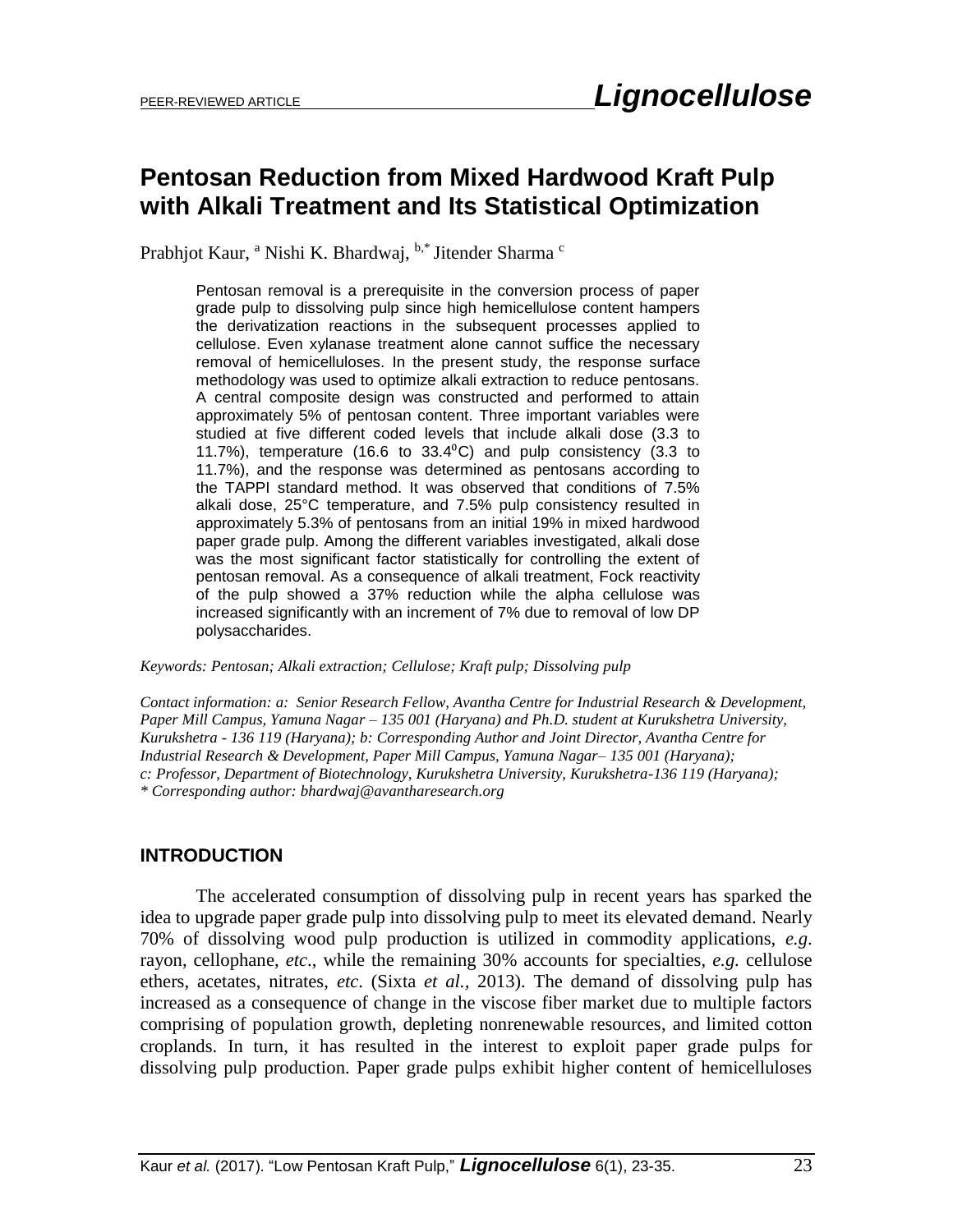along with poor pulp reactivity. Both characteristics pose major hindrance for their use as dissolving pulp (Kaur *et al.,* 2016a).

Hemicelluloses represent a group of alkali-soluble, low molecular weight heteropolysaccharides chiefly constituted of two types of monomeric sugars, *i.e.* pentosans and hexosans. Pentosans that mainly consist of xylan, are a major type of sugar present in hardwood, while hexosans largely contribute to softwood hemicelluloses. In hardwood kraft pulps, deacetylated glucuronoxylan is the major hemicellulose content. Moreover, hardwood kraft fibers have a characteristically high concentration of xylan on their surface due to their re-adsorption from the pulping liquor onto the pulp (Sjöström and Westermark 1999). Hence, the present study involves the removal of pentosan from mixed hardwood kraft paper grade pulp by using alkali extraction as an essential step for conversion to dissolving pulp. Pentosans are largely removed during dissolving pulp production to prevent their dissolution in steeping lye as they react with the greater ease due to their small size and compete with cellulose during xanthation. A high degree of substitution in hemicelluloses during the viscose process may result in clogging of spinnerets, fiber breakage due to inhomogeneity, and poor end product quality. Thus, higher xylan content is not desired in dissolving pulp as it impairs subsequent conversion processes such as viscose fiber, lyocell fiber, and cellulose acetate production (Wollboldt *et al.* 2010).

Different methods including alkaline, nitren, and cuen extraction have been studied for hemicellulose reduction, among which pretreatment with xylanase was also investigated followed by alkaline extraction (Gehmayr *et al.* 2011; Ibarra *et al.* 2010; Janzon *et al.* 2008; Kaur *et al.* 2016b). Both methods, cold caustic extraction (CCE) and xylanase treatment, can serve the purpose of pentosan reduction from paper grade pulp with different mechanisms and impact on the treated pulps. Besides, both of the techniques have some limitations too. Alkaline extraction with 2 M sodium hydroxide solution at room temperature is sufficient for the upgrading of paper grade pulps to dissolving pulp in terms of hemicellulose content (Gehmayr *et al.,* 2011). But the alkali dose higher than 6 to 8% usually converts cellulose I to cellulose II, which results in poor pulp reactivity (Köpcke, 2010). Elevated concentrations of alkali when subjected to pulp result in the modification of native cellulose structure in a process termed hornification. Only the less ordered cellulose located between and on the surface of the fibril aggregates is accessible to chemicals (Krässig 1993). Modified cellulose has less accessible surface area due to large aggregates of collapsed fiber that are formed after removal of intrafibrillar xylan, hence resulting in decreased pulp reactivity. It is, therefore, desired in a conversion process to use an alkali dose below 8% so as to achieve the targeted pentosan with minimum damage to native cellulose in pulp.

With this purpose, alkali extraction was optimized using statistical design or factorial design considering pentosan content as response. Response surface methodology (RSM) consists of mathematical and empirical statistical techniques being utilized for multiple regression analysis of quantitative data generated from well-designed experiments to solve multivariate equation simultaneously. A central composite design (CCD) was constructed since the cumulative effect of more than two factors using the traditional one-variable-at-a-time approach is difficult to find. Here, the CCD was employed for evaluating the optimum process conditions of alkali extraction. Moreover,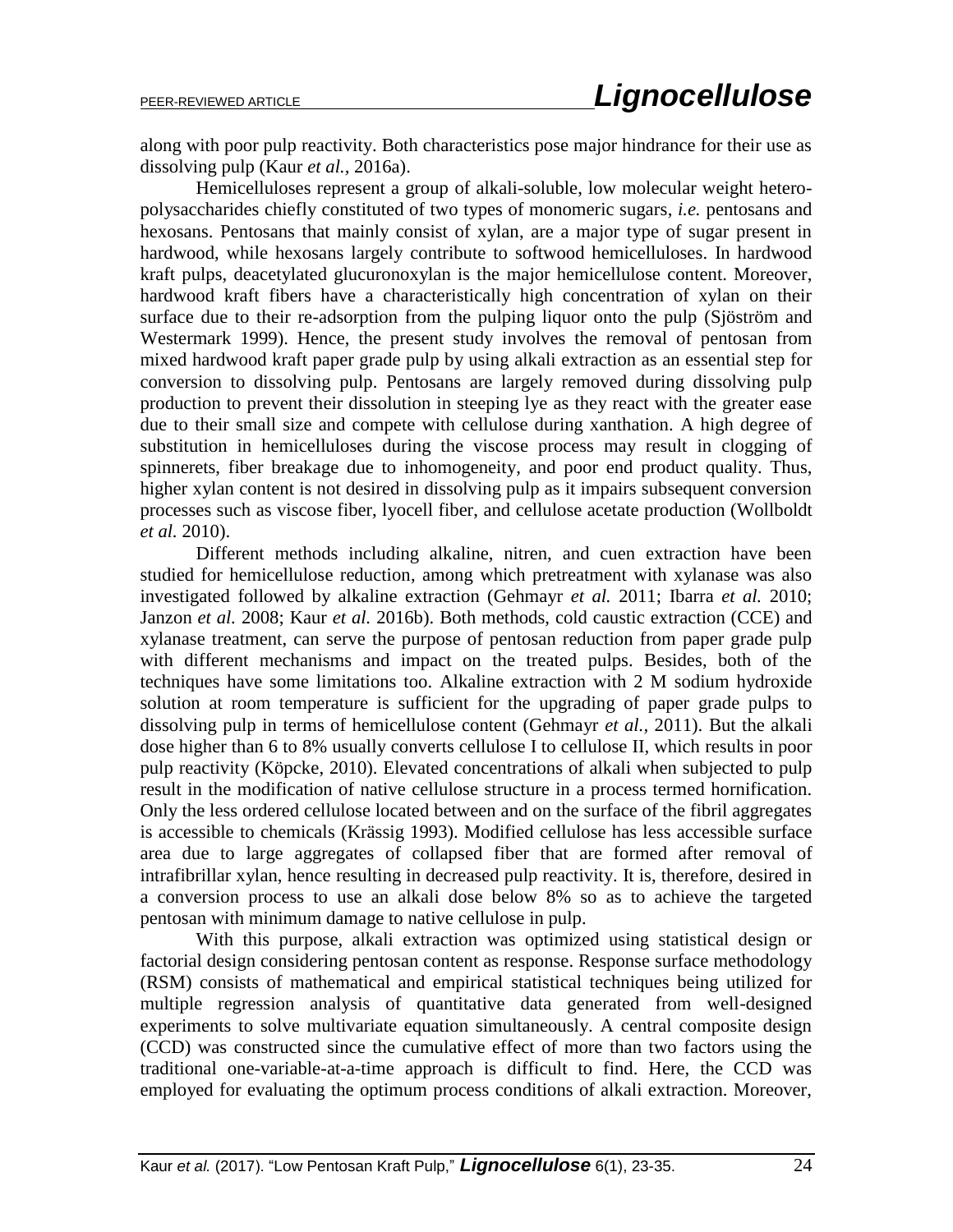xylanase treatment preceding alkali extraction at optimum conditions was also studied for altogether an improved method to reduce pentosans.

#### **EXPERIMENTAL**

#### **Materials**

Mixed hardwood kraft paper grade pulp was procured from a mill in Northern India at about 12% consistency. Final bleaching in the mill was done with chlorine dioxide to 84% ISO brightness. The pulp was dewatered in a centrifuge to a consistency of about 28% before air drying and was finally stored in a plastic bag in a cold room at 4<sup>o</sup>C until used in the experiments. All the chemicals used were of analytical grade and high purity.

### **RSM for Optimization of Alkali Extraction**

In order to investigate the individual and interactive role of crucial process variables of alkali extraction on pentosan removal, multivariate analysis was done via RSM using Design Expert® Version 9.0, Stat-Ease, Inc. A  $2<sup>3</sup>$  full factorial CCD was constructed involving three process variables, *i.e.* alkali dose, reaction temperature, and pulp consistency with six replicates at the central point, generating a set of 20 experiments.

|                |                     |                                                  |                         | Pentosan, %           |                 |
|----------------|---------------------|--------------------------------------------------|-------------------------|-----------------------|-----------------|
| Std            | A:Alkali dose,<br>% | <b>B:Reaction</b><br>temperature, <sup>0</sup> C | C:Pulp<br>consistency,% | Experimental<br>value | Predicted value |
| 1              | 5                   | 20                                               | 5                       | 8.83                  | 8.35            |
| $\overline{2}$ | 10                  | 20                                               | 5                       | 5.77                  | 5.20            |
| 3              | 5                   | 30                                               | 5                       | 8.51                  | 8.83            |
| $\overline{4}$ | 10                  | 30                                               | 5                       | 6.08                  | 5.67            |
| 5              | 5                   | 20                                               | 10                      | 11.62                 | 10.96           |
| $\,$ 6 $\,$    | 10                  | 20                                               | 10                      | 6.75                  | 6.42            |
| $\overline{7}$ | 5                   | 30                                               | 10                      | 9.26                  | 9.83            |
| 8              | 10                  | 30                                               | 10                      | 5.89                  | 5.30            |
| 9              | 3.29                | 25                                               | 7.5                     | 12.3                  | 12.19           |
| 10             | 11.7                | 25                                               | 7.5                     | 4.85                  | 5.72            |
| 11             | 7.5                 | 16.6                                             | 7.5                     | 5.8                   | 6.75            |
| 12             | 7.5                 | 33.4                                             | 7.5                     | 6.4                   | 6.21            |
| 13             | 7.5                 | 25                                               | 3.29                    | 5.5                   | 5.92            |
| 14             | 7.5                 | 25                                               | 11.7                    | 7.45                  | 7.79            |
| 15             | 7.5                 | 25                                               | 7.5                     | 5.13                  | 5.11            |
| 16             | 7.5                 | 25                                               | 7.5                     | 5.13                  | 5.11            |
| 17             | 7.5                 | 25                                               | 7.5                     | 5.13                  | 5.11            |
| 18             | 7.5                 | 25                                               | 7.5                     | 5.13                  | 5.11            |
| 19             | 7.5                 | 25                                               | 7.5                     | 5.13                  | 5.11            |
| 20             | 7.5                 | 25                                               | 7.5                     | 5.13                  | 5.11            |

**Table 1.** Experimental Design Used in Response-Surface Methodology by Using Three Variables for Alkali Extraction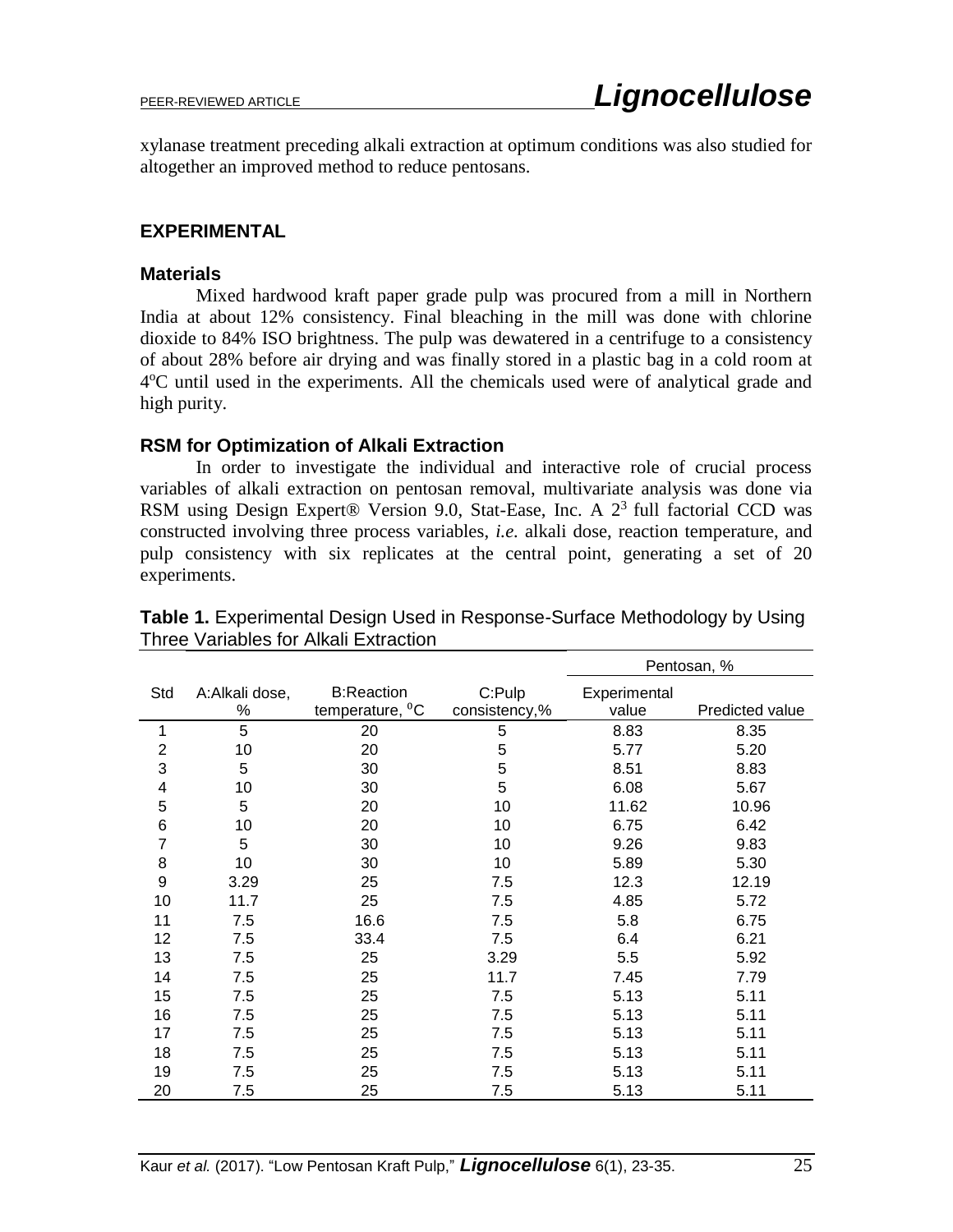Each process variable was questioned at five different coded levels  $(-\alpha, -1, 0, 1, +\alpha)$ . The central coded value was taken as zero for all the process variables. In 20 experiments of CCD, eight trails were for factorial design, six trails for axial point, and six trials for replication of central point (Table 1). The experiments were performed in triplicate. Testing of pulp for pentosan content was performed according to the TAPPI standard method T 223 cm-84.

# **Effect of Alkali Extraction on Various Pulp Properties**

Various significant dissolving pulp properties of paper grade pulp (PP) and alkali extracted pulp (AE) at optimum alkali extraction conditions were evaluated, which include alkali solubility in 10% and 18% sodium hydroxide solutions, Fock reactivity, viscosity, alpha cellulose, water retention value (WRV), yield, and brightness. Yield was measured after determining the moisture content of the pulp by oven-drying representative samples at  $105 \pm 2^{\circ}$ C according to the TAPPI standard method T 550 om-98. After determination of the moisture content (%) of pulp, an amount equivalent to 30 g o.d. was taken in duplicates and treated with optimum dose of alkali at optimum conditions. After the treatment, the wet weight of alkali treated filtered pulp was recorded, and yield was calculated by determining the dryness (100- moisture content, %) of the pulp and multiplying the wet weight (g) with dryness (%).

Pulp tests which were performed according to TAPPI standard methods including: viscosity (T 230 om-08); WRV (T 256 um-11);  $\alpha$ -cellulose (T 203 cm-09); and alkali solubility in S10 and S18 (T 235 cm-09). Brightness was measured according to IS 1060 Part 2. The reactivity of differently treated pulps was investigated according to the modified Fock method (Fock 1959) as described by Kaur *et al.* (2016b). The temperature during xanthation was kept  $25 \pm 2^{\circ}$ C while sodium hydroxide concentration, xanthation time, and carbon disulfide dosage were 9%, 3 h, and 1.3 mL, respectively. An Erlenmeyer flask of 250 mL with stopper was taken to conduct the reaction of cellulose with alkali and  $CS_2$ . The Erlenmeyer flask was tightly closed by using paraffin wax promptly after the addition of  $CS<sub>2</sub>$  to minimize its escape.

# **Fourier Transform Infrared (FTIR) Spectroscopy**

The FTIR spectra were obtained by means of a Frontier MIR LiTa/KBr/AI spectrometer (PerkinElmer, UK) for PP and AE. Pulp samples were air dried followed by pulverization to obtain a powdery form. Pulverized samples of each species (1 to 3 mg) were dispersed in a matrix of KBr (100 to 200 mg), followed by compression to form pellets. The spectrums of all the pulp samples were obtained using 32 scans, in the range of 4000 to 400 cm<sup>-1</sup> wavelength, at a resolution of 4 cm<sup>-1</sup>.

# **X-ray Diffraction Analysis**

Wide angle X-ray diffraction (WAXD) approach is a well known technique for the determination of cellulose crystallinity as it gives more detailed data on features of crystalline and less on the non-crystalline fraction of cellulose. Thus, PP and AE were analyzed for crystallinity of cellulose by using an X-ray diffractometer, X'Pert PRO, PANalytical (The Netherlands). The peak height method developed by Segal and coworkers was used for the study of crystallinity, since it is regarded as the most common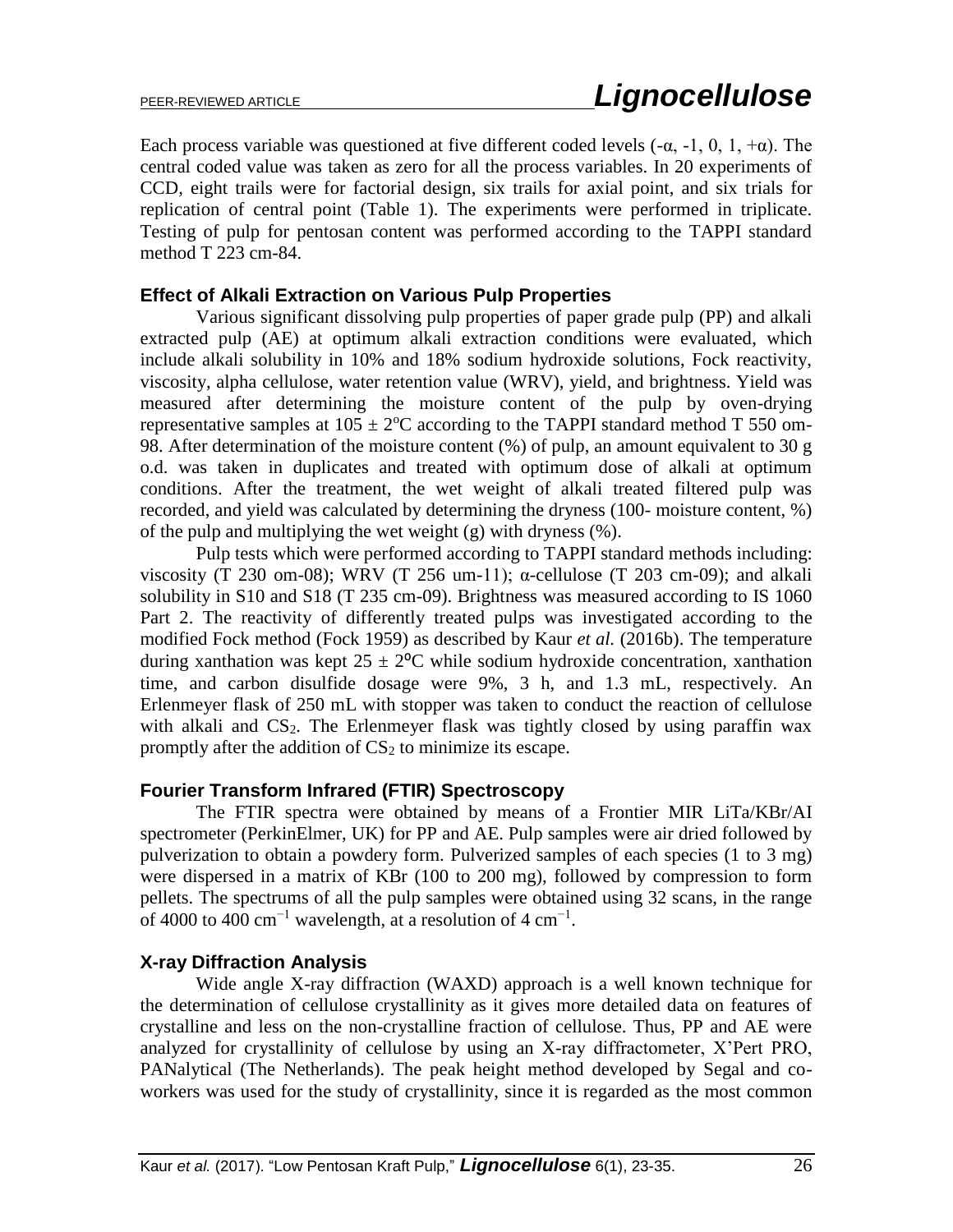and simple method to determine the degree of crystallinity (Terinte *et al.* 2011). Intensity (counts) for different diffraction peaks was recorded from  $5^{\circ}$  to  $70^{\circ}$  of scattering angle ( $2\theta$ ) at 0.05<sup>o</sup>/scan of scanning speed. The X-ray diffraction (XRD) pattern of different pulps was then used for determining their respective crystallinity index of cellulose (*Xc*) by the following equation (Segal *et al.* 1959; Terinte *et al.* 2011),

$$
Xc\% = \frac{I002 - \text{Iamp} \times 100}{I002} \tag{1}
$$

where  $I_{002}$  gives the maximum intensity of the peak corresponding to the lattice plane in the sample with Miller indices 002 that lies between 20 to 24<sup>°</sup> of 2 $\theta$  and *lamp* implies the intensity of diffraction of the non-crystalline fraction in sample at nearly  $18^{\circ}$  of  $2\theta$  in the valley between two peaks of 002 and 101 lattice plane.

### **RESULTS AND DISCUSSION**

#### **RSM for Optimization of Alkali Extraction**

Three process variables, *i.e.* alkali dose, reaction temperature, and pulp consistency for alkali extraction were optimized using RSM. The experimental results of pentosan by CCD with six replications of the central point and six axial points are shown in Table 1. Response of CCD was fitted in a polynomial quadratic equation. The overall polynomial equation for pentosan reduction was as follows,

 $Pentosan(Y) = +30.82139 - 3.62028A -0.76140B - 0.043876C - 0.055000AC$  $0.032100BC + 0.21758A^2 + 0.019393B^2 + 0.098784C^2$ (2)

where *A* is alkali concentration  $(\%)$ , *B* is reaction temperature  $({}^{\circ}C)$ , and *C* is pulp consistency (%). The quadratic model was reduced after excluding the term *AB*, as it was insignificant and showing a block effect. The statistical significance of the model equation was evaluated by the *F*-test for analysis of variance (ANOVA), which showed that the regression was statistically significant at the 99.9% confidence level. The model *F*-value of 30.08 as shown by Fisher's test indicated that the model was significant. The value of *P*>*F*<0.0500 is desirable for the model terms to be significant, while here the model showed *P*>*F* value less than 0.0001 with A, C,  $A^2$ ,  $B^2$  and  $C^2$  as significant model terms. It also implied that the model was statistically significant for alkali extraction and there was only a 0.01% chance that a 'Model F Value' was due to random error, which could arise due to noise (Table 2). The determination coefficient  $(R^2)$  of the model was 0.956 (a value of  $R^2 > 0.76$  indicates the aptness of the model) as shown in Table 3. Moreover, the Predicted  $R^2$  of 0.75 was in reasonable agreement with the Adjusted  $R^2$  of 0.92; *i.e.* the difference is less than 0.2. The Adjusted  $\mathbb{R}^2$  corrects the Predicted  $\mathbb{R}^2$  value for sample size and number of terms in the model. Furthermore, the Adequate Precision that measures the signal to noise ratio and should be  $>4$  was found to be 17.38, indicating an adequate signal for model to be used to navigate the design space.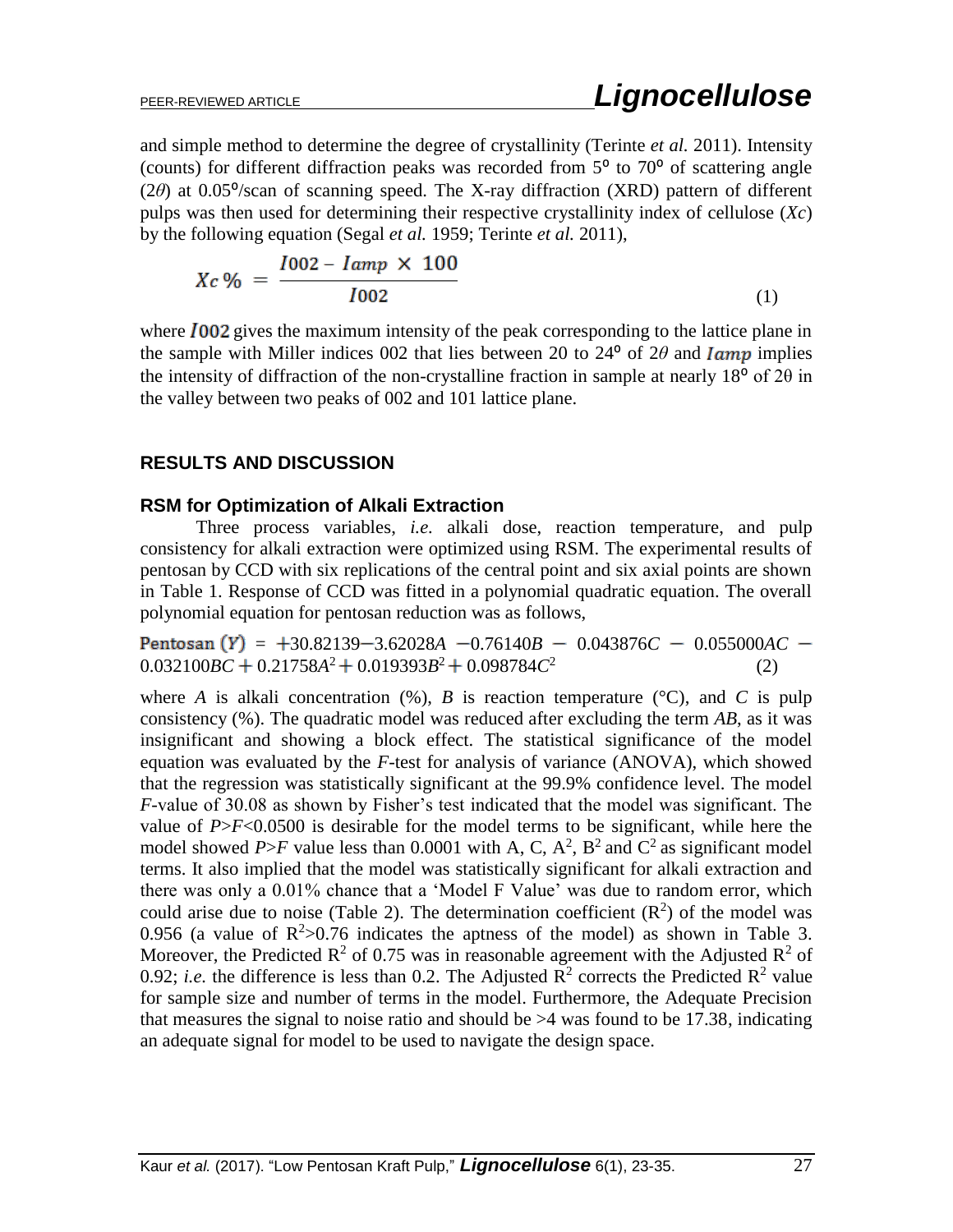| Source                           | Sum of<br>squares | df | Mean<br>square | F<br>value | p-value<br>Prob>F |
|----------------------------------|-------------------|----|----------------|------------|-------------------|
| Model                            | 88.74             | 8  | 11.09          | 30.08      | < 0.0001          |
| A-Alkali dose                    | 50.49             | 1  | 50.49          | 136.90     | < 0.0001          |
| <b>B-Reaction</b><br>temperature | 0.36              | 1  | 0.36           | 0.98       | 0.3436            |
| C-Pulp<br>consistency            | 4.24              | 1  | 4.24           | 11.50      | 0.0060            |
| АC                               | 0.95              | 1  | 0.95           | 2.56       | 0.1377            |
| BC                               | 1.29              | 1  | 1.29           | 3.49       | 0.0885            |
| $A^2$                            | 26.65             | 1  | 26.65          | 72.26      | < 0.0001          |
| $B^2$                            | 3.39              | 1  | 3.39           | 9.18       | 0.0114            |
| $C^{2}$                          | 5.49              | 1  | 5.49           | 14.89      | 0.0027            |
| Residual                         | 4.06              | 11 | 0.37           |            |                   |
| Lack of Fit                      | 4.06              | 6  | 0.68           |            |                   |
| <b>Pure Error</b>                | 0.000             | 5  | 0.000          |            |                   |
| Cor Total                        | 92.80             | 19 |                |            |                   |

**Table 2.** Result of Regression Analysis for Response Surface Reduced Quadratic Model

# **Table 3.** Analysis of Variance (ANOVA) for Response Surface Reduced Quadratic Model for Alkali Extraction

| Term                                                                 | Value | Term                     | Value  |  |
|----------------------------------------------------------------------|-------|--------------------------|--------|--|
| Standard deviation                                                   | 0.61  | $R^2$                    | 0.9563 |  |
| Mean                                                                 | 6.79  | Adjusted $R^2$           | 0.9245 |  |
| Coefficient of variation %                                           | 8.94  | Predicted R <sup>2</sup> | 0.7532 |  |
| <b>PRESS</b>                                                         | 22.90 | <b>Adeq Precision</b>    | 17.379 |  |
| $\mathbf{r}$ , and a set of $\mathbf{r}$ , and a set of $\mathbf{r}$ |       |                          |        |  |

*PRESS* Predicted residual sum of squares

The predicted pentosan content was also in good agreement with the experimental data as observed in Fig. 1. Response surface plot of CCD (Fig. 2) showed that a high level of alkali dose was the most influential parameter to reduce pentosan content, while temperature was the least accountable. This could be the reason for CCE to be generally performed at room temperatures. The pentosan content of nearly 5% was optimally achieved at '0' level of all the process variables that indicates 7.5% alkali dose is sufficient at room temperature when the kraft pulp has the consistency of 7.5% during treatment.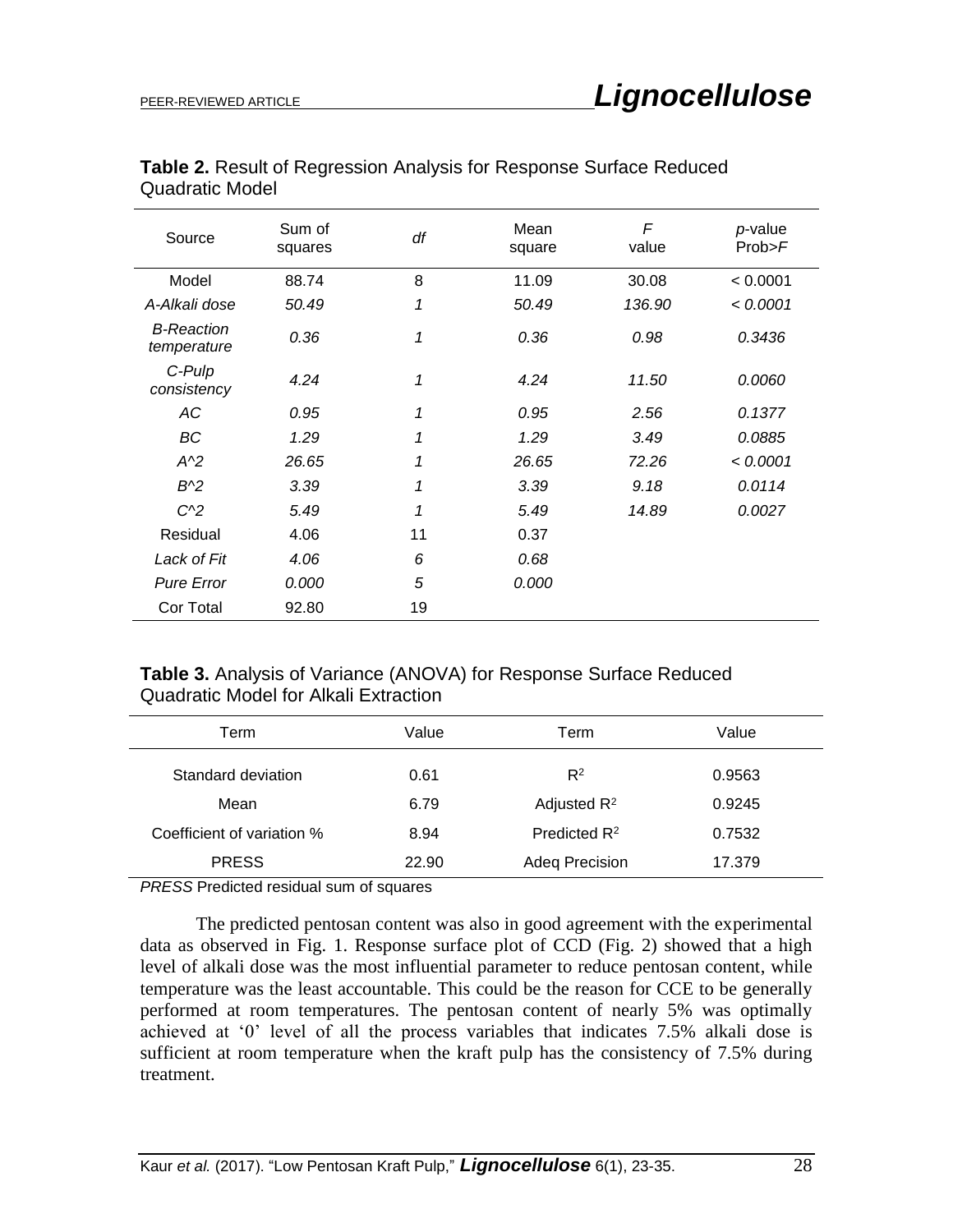# PEER-REVIEWED ARTICLE *Lignocellulose*



**Fig. 1.** CCD graphs (a) normal probability plot of studentized residuals (b) Plot for predicted value versus actual value of pentosan.



**Fig. 2.** Response surface plots (a) Contour plot for the combined effect of alkali dose and pulp consistency (b) Contour plot for the combined effect of pulp consistency and reaction temperature (c) 3D graph showing interaction between alkali dose and pulp consistency while temperature was at '0' level (d) 3D graph showing interaction between reaction temperature and pulp consistency while alkali dose was at '0' level

#### **Effect of Alkali Extraction on Fock Reactivity and Viscosity**

Fock reactivity is one of the most significant characteristics of dissolving pulp and it generally lies between 60 and 65% in commercial dissolving pulp. It is chiefly the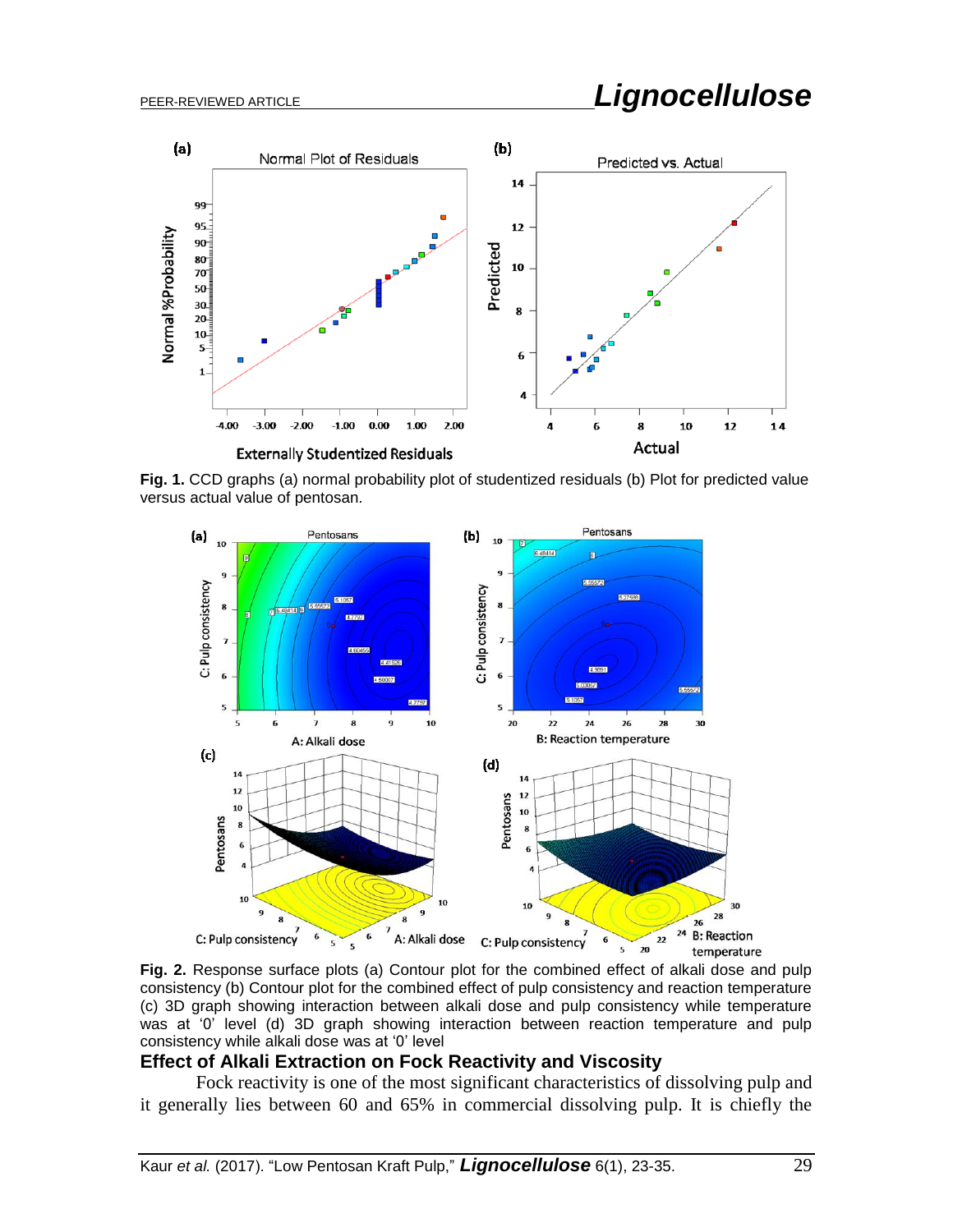function of supramolecular structure of cellulose and is directly affected by the available hydroxyl groups for reactants/solvents. Here, the Fock reactivity for alkali extracted pulp at optimum alkali treatment conditions was found to be considerably reduced in comparison to paper pulp, as shown in Table 4. This is in good agreement with earlier studies conducted by Ibarra *et al.* (2009), Köpcke *et al.* (2010), and Köpcke (2010) that also showed considerable decrease in Fock reactivity of different paper grade pulps subsequent to alkali extraction. In eucalypt kraft pulp, the reacted cellulose decreased from 36.1% to 30% after xylanase and alkali extraction at 9% dose while in sisal soda/AQ pulp it decreased from 34.8% to 31.1% (Ibarra *et al.,* 2009). The reduction in reacted cellulose was chiefly due to the alkali treatment. To bring it up to required level of dissolving pulp reactivity, a subsequent cellulase treatment is essential. Such a treatment should precisely hydrolyze the glycosidic bonds to expose more fibers and hence availability of hydroxyl groups for their participation. More specifically, endoglucanases have been demonstrated to significantly enhance the cellulose reactivity of dissolving pulps (Cao and Tan 2006; Engström *et al.* 2006; Henriksson *et al.* 2005; Kvarnlöf *et al.* 2005; Köpcke 2010).

| Properties                | Control (PP)   | AE             |
|---------------------------|----------------|----------------|
| S <sub>10</sub> (%)       | $10.7 + 0.7$   | $3.6 + 0.2$    |
| \$18(%)                   | $7.1 \pm 0.2$  | $1.9 + 0.5$    |
| S10 - S18 (%)             | 3.6            | 1.7            |
| $\alpha$ -Cellulose (%)   | $89.7 \pm 0.7$ | $96.1 \pm 0.4$ |
| Fock reactivity           | 38%            | 24%            |
| Viscosity (cP)            | $8.5 \pm 0.4$  | $8.8 \pm 0.3$  |
| Brightness (% ISO)        | 83.4           | 79.1           |
| Final yield (%)           | 100            | $92.7 \pm 0.5$ |
| Water Retention Value (%) | 110            | 152            |

**Table 4.** Effects of Different Treatments on Various Pulp Properties

# **Effect of Alkali Treatment on Various Pulp Properties**

Many significant properties such as alpha cellulose, alkali solubility, and viscosity of dissolving pulp are influenced by its chemical constituents and their relative amounts. Alpha cellulose represents the long chain cellulose fraction of total cellulose content that ideally should be higher for dissolving pulp. As shown in Table 4, alkali treatment resulted in a significant increase of 7.38% in alpha cellulose content of the pulp, which may be attributed to extraction of low DP (Degree of polymerization) carbohydrates. Similar results of increased alpha cellulose following alkaline extraction were also observed by Liu *et al.* 2013. The alpha cellulose increased from 94.1% to 98.3% in *Eucalyptus urophylla* pulp after treatment with 8% NaOH. Other properties of dissolving pulp include S10 and S18, which correspond to degraded or low DP cellulose and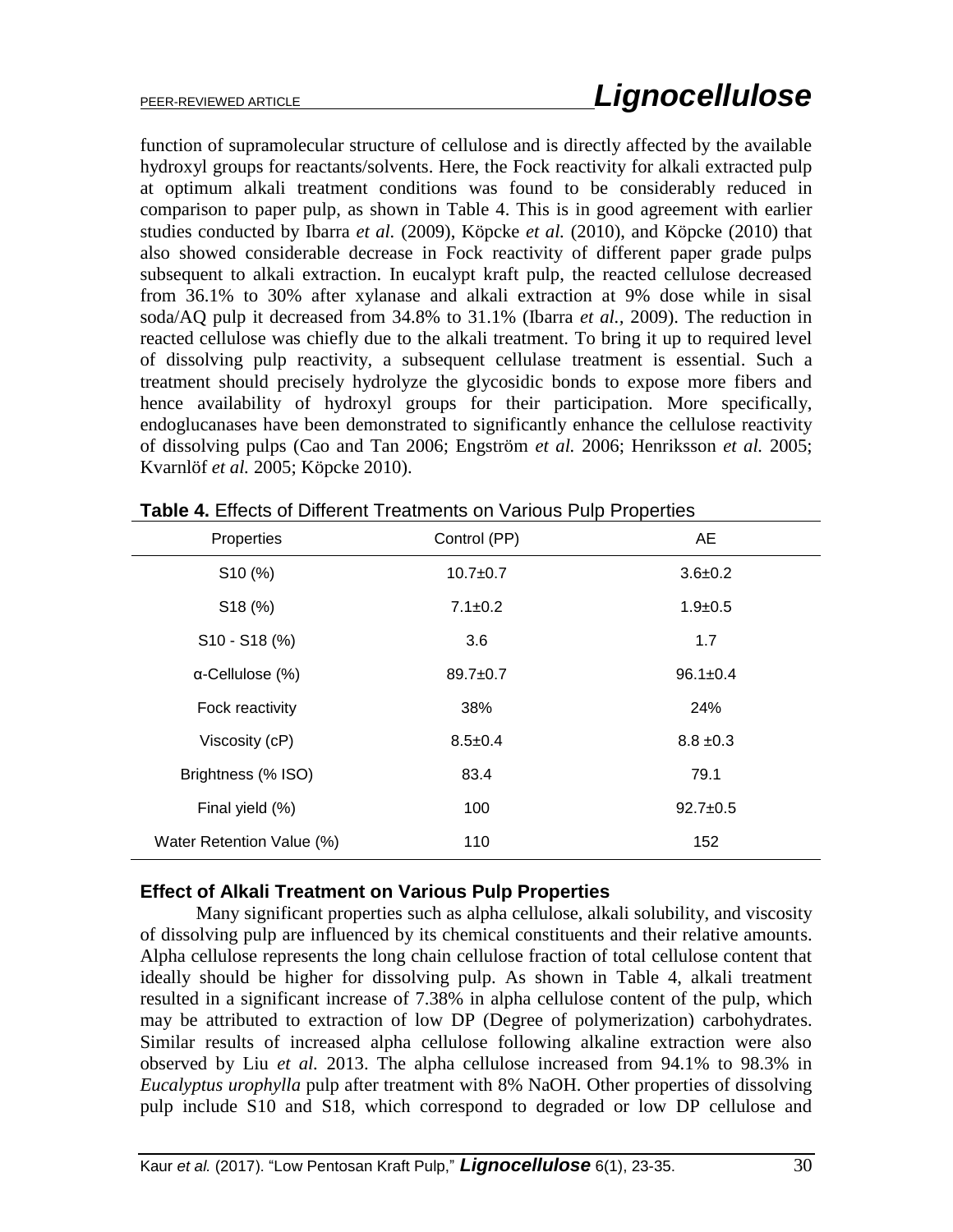hemicellulose present in the pulp. Since alkali treatment considerably extracts oligosaccharides and low DP carbohydrates, S10 and S18 were found to be lower for alkali treated pulp. The difference between S10 and S18 can be used as an indicator of low molecular weight cellulose content. It significantly decreased after alkali extraction due to removal of pentosan and other low DP polysaccharides from the pulp. On the other hand, viscosity was slightly increased for the pulp subjected to alkali extraction. This can also be attributed to reduction in low molecular weight polysaccharides, specifically hemicelluloses. Moreover, alkali extracted pulp showed higher WRV as compared to control pulp. This is in good agreement with the inference of Gehmayr and Sixta (2012), who demonstrated increased WRV of pulp after alkali extraction. Similar results were found in earlier study by Kaur *et al.* (2016b), who demonstrated an increase in WRV of paper grade pulp following alkali extraction at 70g/L alkali dose and 10% pulp consistency at  $30^{\circ}$ C for  $30$  min. Brightness was also found to be lower after alkali extraction of pulp along with the pulp yield. Yield loss can be attributed to the removal of hemicelluloses by alkali.

### **FTIR Analysis**

Alkali-treated pulp showed marked differences as compared to paper grade pulp (Fig. 3) in an FTIR spectrum that included change in relative intensity of bands between 3200 and 3500 cm<sup>-1</sup>, which is due to the -OH stretching vibration and gives considerable information concerning the hydrogen-bonding (Ciolacu *et al.* 2011). Absorption bands at 3428 cm<sup>-1</sup>, 3340 cm<sup>-1</sup>, and 3272 cm<sup>-1</sup> are related to the O(2)H···O(6) intramolecular Hbond,  $O(3)H \cdots O(5)$  intramolecular H-bond, and  $O(6)H \cdots O(3)$  intermolecular H-bond, respectively, while bands at 3305 cm<sup>-1</sup> and 3405 cm<sup>-1</sup> are associated with intermolecular H-bond in 101 plane (Fengel 1993). Significant reduction in relative intensity for this region was found in AE as compared to PP along with the band broadening, resulting in extended width of the region from  $3428 \text{ cm}^{-1}$  to  $3448 \text{ cm}^{-1}$ . A decrease in relative intensity of bands at 2897 cm<sup>-1</sup>, assigned to CH asymmetrical stretching vibration in CH3, CH2, and CH was also observed due to degradation of aliphatic side chains. Further the decrease in relative intensity of band 2142  $cm^{-1}$  was observed following alkali treatment that can be attributed to alkyne stretch. The decreased intensity at  $2142 \text{ cm}^{-1}$ can have resulted from the removal of xylan and its side chains. The band at  $1742 \text{ cm}^{-1}$ , attributed to the carboxyl or carbonyl group, disappereared in AE. In original wood polysaccharides, there exists a single carbonyl group per anhydrosaccharide chain at the reducing end while the carboxyl groups are more frequently found due to their involvement in 4-O- methyl glucuronic acid substituent of hardwoood and softwood xylans. The disapperance of the band at  $1742 \text{ cm}^{-1}$  may be attributed to removal of xylan. This is in good agreement with the studies by Janzon *et al.* (2008), where the nitren extraction resulted in reduced content of carboxyl and carbonyl groups in low molecular weight fraction that represented the xylan, whereas a slight increase was found in the case of high molecular weight fraction. Decrease in relative intensity of band at  $1632 \text{ cm}^{-1}$ was also found in the AE, which is mainly associated with antisymmetric COO stretching (Bhardwaj *et al.* 2006). Reduced relative intensity of band at  $1430 \text{ cm}^{-1}$  in different AE presents the reduction in the degree of crystallinity of the samples after treatment, since this band is assigned to symmetric  $CH<sub>2</sub>$  bending vibration, for which it is also known as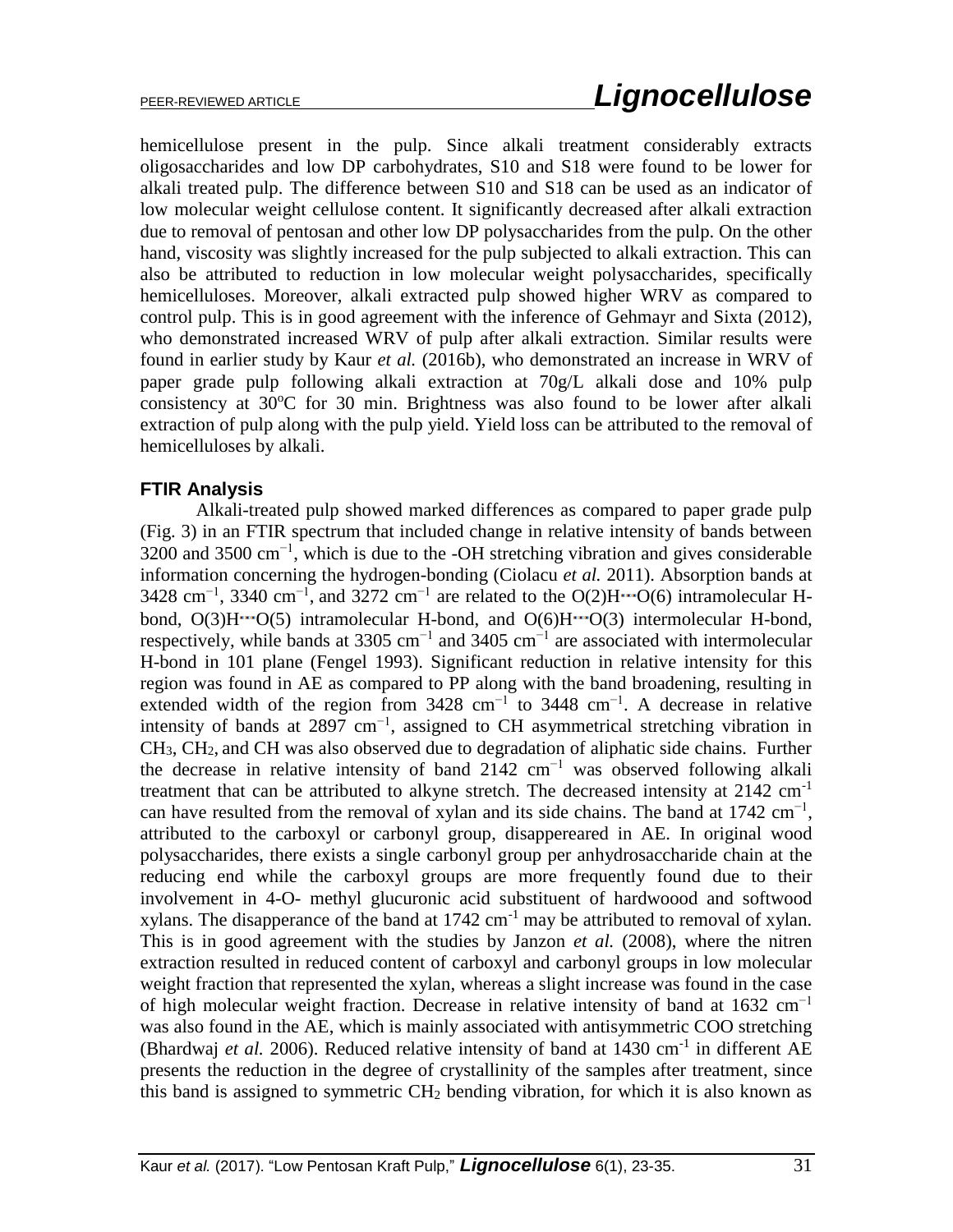the crystallinity band of cellulose (Bhardwaj *et al.* 2006; Ciolacu *et al.* 2011). In the fingerprint region, the band at 1374 cm−1 assigned to CH bending (Fan *et al.* 2012), also showed decrease in the relative intensity. The difference in relative intensity of the bands at 1264 cm<sup>-1</sup>, 1245 cm<sup>-1</sup>, and 1235 cm<sup>-1</sup> was also observed in AE; these features correspond to G ring stretching, C=O stretch or G condensend, and COH bending at C6, respectively. The relative intensity of band at  $1264 \text{ cm}^{-1}$  and  $1245 \text{ cm}^{-1}$  showed considerable reduction in the relative intensity. Further, decrease in the relative intensity of band at 1162 cm<sup>-1</sup> was also found in AE associated with nonsymmetric COC bridge and some deformations in cellulose. There was an increase in the relative intensity of band at 1059 cm−1 and 1032 cm−1 in AE that corresponded to CO vibrations. Also, the shoulder at 990 cm<sup>-1</sup> was more prominent in AE as compared to PP due to C-C, C-OH, C-H ring, and side group vibrations (Fan *et al.* 2012). Relative intensity of band at 898  $cm^{-1}$  also significantly reduced for AE that is assigned to C-O-C stretching at -1, 4 glycosidic linkages and designed as amorphous absorption band (Ciolacu *et al.* 2011).



**Fig. 3.** FTIR spectra of paper grade pulp (PP) and alkali extracted pulp (AE)

#### **XRD Analysis**

The X-ray diffractograms obtained for PP and AE are presented in Fig. 4. Paper grade pulp (PP) exhibited seven well distinguished diffraction peaks at  $2\theta = 16.9^{\circ}$ ,  $22.9^{\circ}$ , 35.2°, 42.3°, 43.9°, 49.4°, and 51.3°, out of which the 16.9°, 22.9°, and 35.2° peaks are characteristic for the crystal form of cellulose I polymorph representing (110), (002), and (004) crystallographic planes, respectively (Costa *et al.* 2015; Gehmayr and Sixta 2012). Alkali extraction caused remarkable reduction in the peak intensity at  $2\theta = 43.1^\circ$  along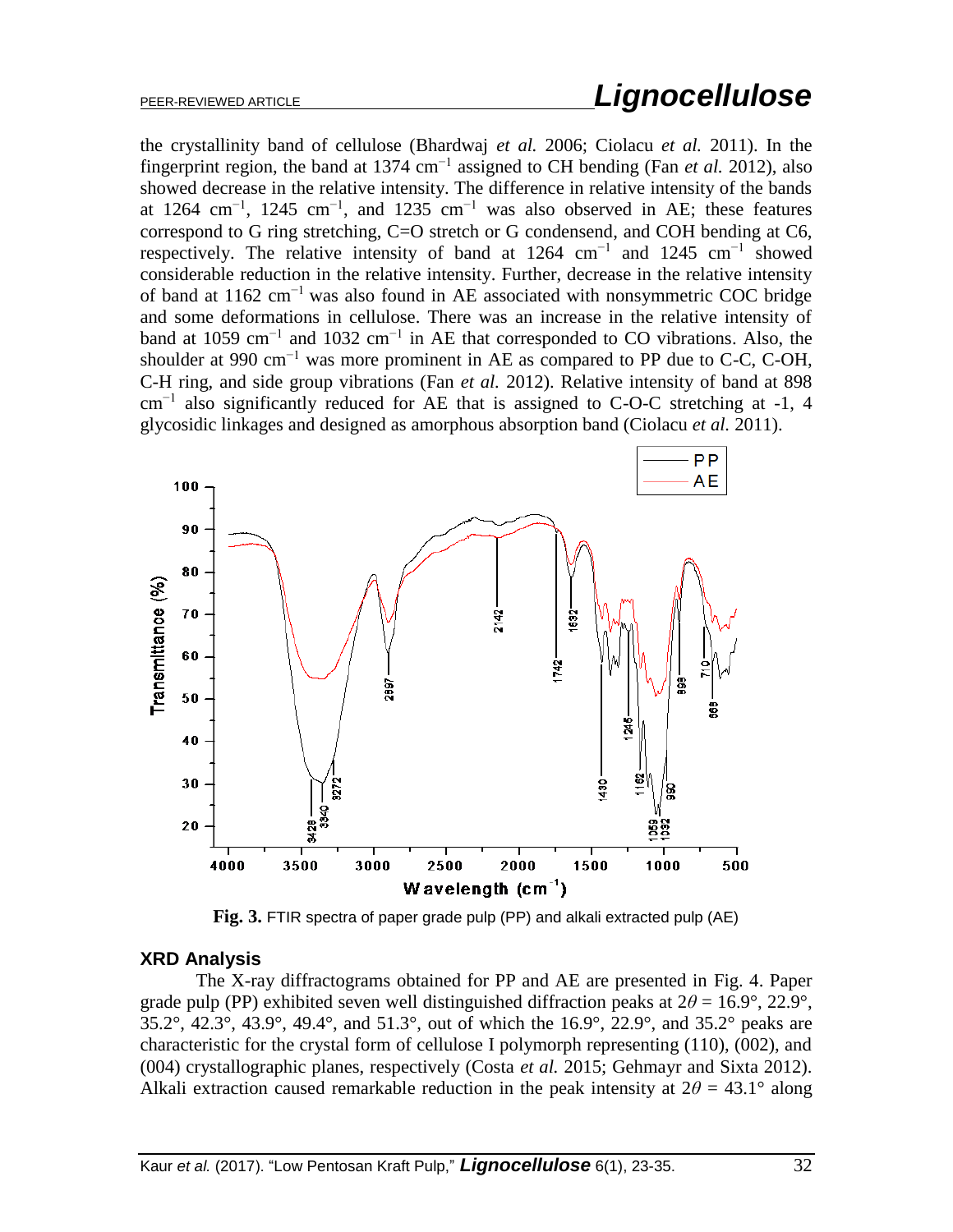with the neighboring peaks at  $2\theta = 48.4^{\circ}$  and 50.3°. Also, two new peaks were observed corresponding to  $2\theta = 19.8^{\circ}$  and  $69.0^{\circ}$ , out of which the former had low relative intensity and were assigned to the (110) plane of cellulose II crystal. The crystallinity index of PP and AE as determined by peak height method for (002) lattice plane was 77.4% and 76.1%, respectively. It was found that crystallinity index of paper grade pulp decreased following the alkali treatment.



**Fig. 4.** X-ray diffraction analysis of paper grade pulp (PP) and alkali extracted pulp (AE)

# **CONCLUSIONS**

- 1. Alkali extraction for pentosan reduction was found to involve the significant role of alkali dose and pulp consistency, while the temperature has been found to have the least impact on pentosan removal.
- 2. The optimum conditions for alkali extraction to attain nearly 5% pentosan were found to be 7.5% alkali dose, 25°C temperature, and 7.5% pulp consistency with no detrimental effect on native cellulose.
- 3. The alkali treatment resulted in reduction of Fock reactivity of paper grade pulp along with alkali solubility, *i.e.* S10 and S18.
- 4. The viscosity was found to have a slight increment following alkali extraction while the alpha cellulose was significantly improved.
- 5. Pulp yield and brightness both reduced significantly as a consequence of alkali treatment, whereas WRV was found to be increased.
- 6. Hemicellulose removal causes significant modifications in supramolecular structure of cellulose as evident in the FTIR analysis, which showed marked differences after alkali extraction, including reduction in the relative intensity of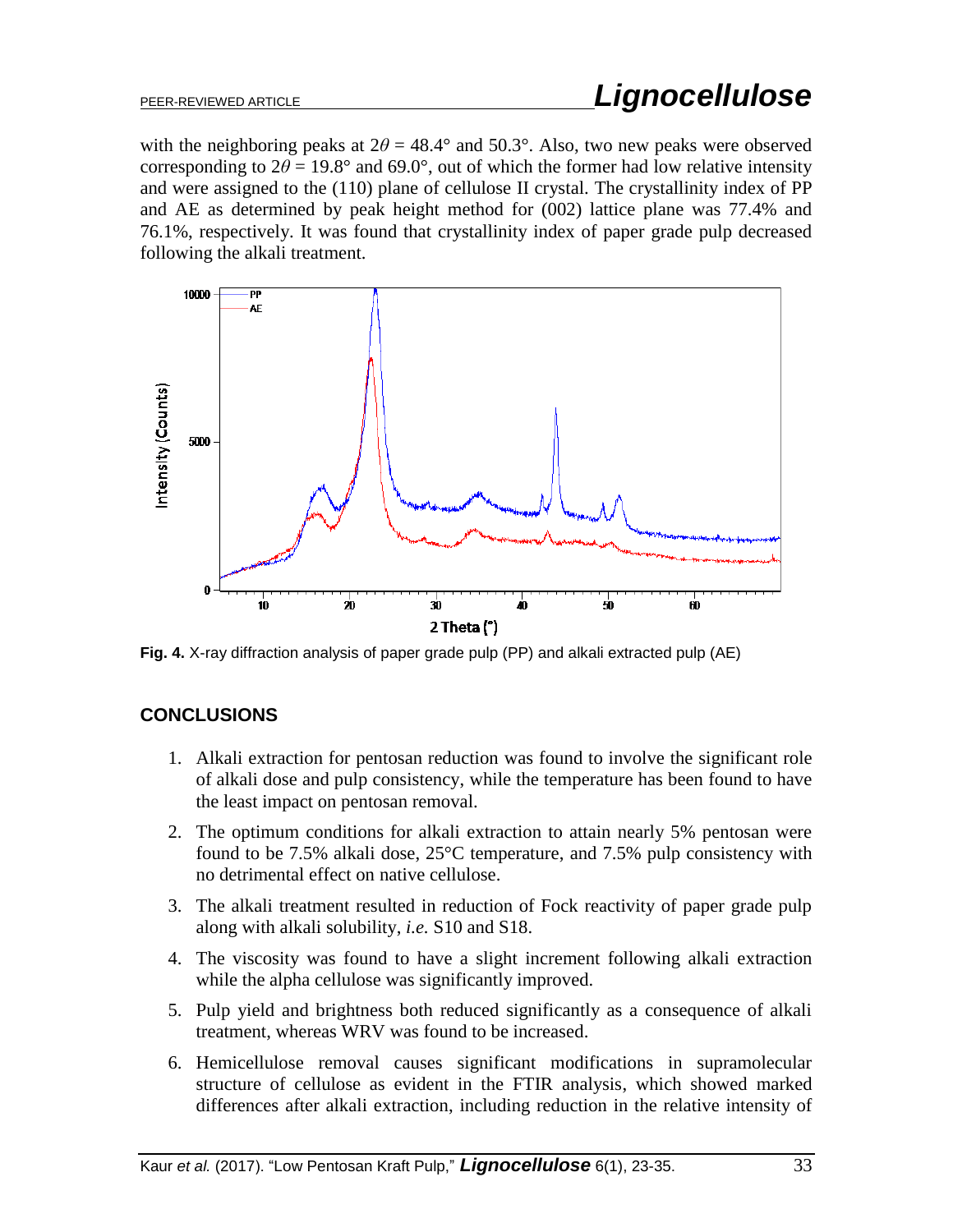band for -OH groups, CH groups, carboxyl, or carbonyl groups along with the modification in cellulose crystalline and amorphous band.

7. The crystallinity index of paper grade pulp slightly decreased following the alkali extraction.

# **ACKNOWLEDGEMENTS**

The authors are thankful to Director, Avantha Centre for Industrial Research & Development, Yamuna Nagar, Haryana, India for providing the facilities to complete this work. Financial support from Council of Scientific and Industrial Research (CSIR) of India by Grant-in-aid (grant no. 09/1089(001)/2012) for Senior Research Fellows to Prabhjot Kaur is gratefully acknowledged.

# **REFERENCES CITED**

- Bhardwaj, N. K., Dang, V. Q., and Nguyen, K. L. (2006). "Determination of carboxyl content in high yield kraft pulps using photocoustic rapid-scan Fourier transform infrared spectroscopy," *Anal. Chem.* 78, 6818-6825.
- Cao, Y., and Tan, H. (2006). "Improvement of alkali solubility of cellulose with enzymatic treatment," *Appl. Microbiol. Biotechnol.* 70(2), 176-182.
- Ciolacu, D., Ciolacu, F., and Popa, V. I. (2011). "Amorphous cellulose-structure and characterization," *Cellulose Chem. Technol.* 45(1-2), 13-21.
- Costa, De S. L. A., Fonsêca, A. F., Pereira, F. V., and Druzian, J. I. (2015). "Extraction and characterization of cellulose nanocrystals from corn stover," *Cellulose Chem. Technol.* 49(2), 127-133.
- Engström, A.-C., Ek, M., and Henriksson, G. (2006). "Improved accessibility and reactivity of dissolving pulp for the viscose process: Pretreatment with monocomponent endoglucanase," *Biomacromolecules* 7(6), 2027-2031.
- Fan, M., Dai, D., and Huang, B. (2012). "Fourier transform infrared spectroscopy for natural fibres," in: *Fourier Transform - Materials Analysis*, S. Salih (ed.), In Tech Chapter 3, pp. 45-68.
- Fengel, D. (1993). "Influence of water on the OH valency range in deconvoluted FTIR spectra of cellulose," *Holzforschung* 47(2), 103-108.
- Fock, W. (1959). "A modified method for determining the reactivity of viscose-grade dissolving pulps," *Das Papier* 13, 92-95.
- Gehmayr, V., and Sixta, H. (2012). "Pulp properties and their influence on enzymatic degradability," *Biomacromolecules* 13, 645-651.
- Gehmayr, V., Schild, G., and Sixta, H. (2011). "A precise study on the feasibility of enzyme treatments of a kraft pulp viscose application," *Cellulose* 18, 479-491.
- Henriksson, G., Christiernin, M., and Agnemo, R. (2005). "Monocomponent endoglucanase treatment increases the reactivity of softwood sulphite dissolving pulp," *J. Ind. Microbiol. Biotechnol.* 32(5), 211-214.